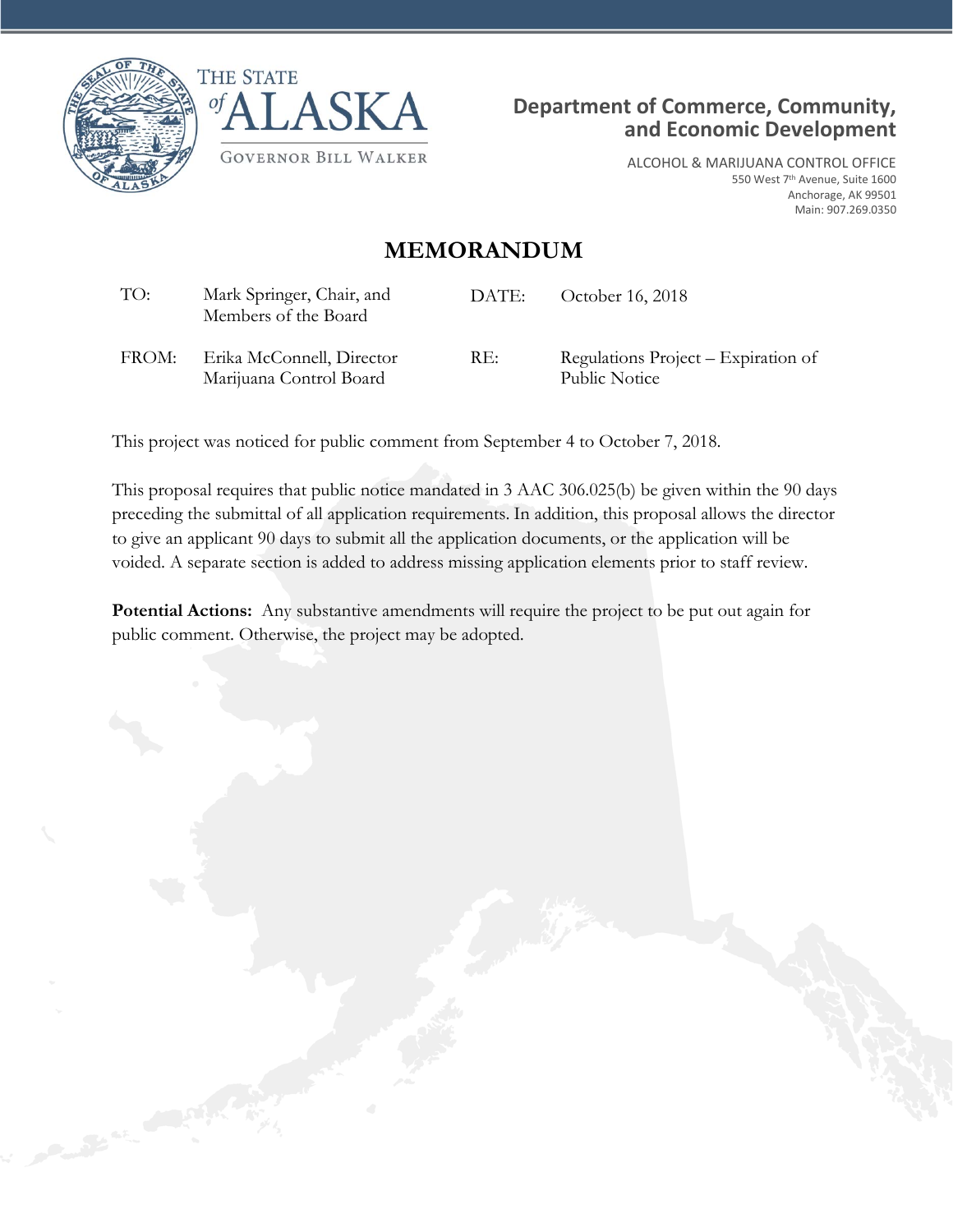Register\_\_\_\_\_,\_\_\_\_\_\_\_\_\_2018 COMMERCE, COMMUNITY, AND EC. DEV.

3 AAC 306.025 is amended to read:

**3 AAC 306.025. Application procedure.** (a) An applicant must initiate a new marijuana establishment license application on a form the board prescribes, using the board's electronic system.

(b) [AS SOON AS PRACTICAL AFTER] **After** initiating a new marijuana license application, the applicant must give notice of the application to the public by

(1) posting a copy of the application, on the form the board prescribes, for 10 days

at

(A) the location of the proposed licensed premises; and

(B) one other conspicuous location in the area of the proposed premises;

(2) publishing an announcement once a week for three consecutive weeks in a

newspaper of general circulation in the area; in an area where no newspaper circulates, the applicant must arrange for broadcast announcements on a radio station serving the local area where the proposed licensee seeks to operate twice a week for three successive weeks during triple A advertising time; the newspaper or radio notice must state

(A) the name of the applicant;

(B) the name and location of the proposed premises;

(C) the type of license applied for along with a citation to a provision of this chapter authorizing that type of license; and

(D) a statement that any comment or objection may be submitted to the board; and

(3) submitting a copy of the application on the form the board prescribes to

1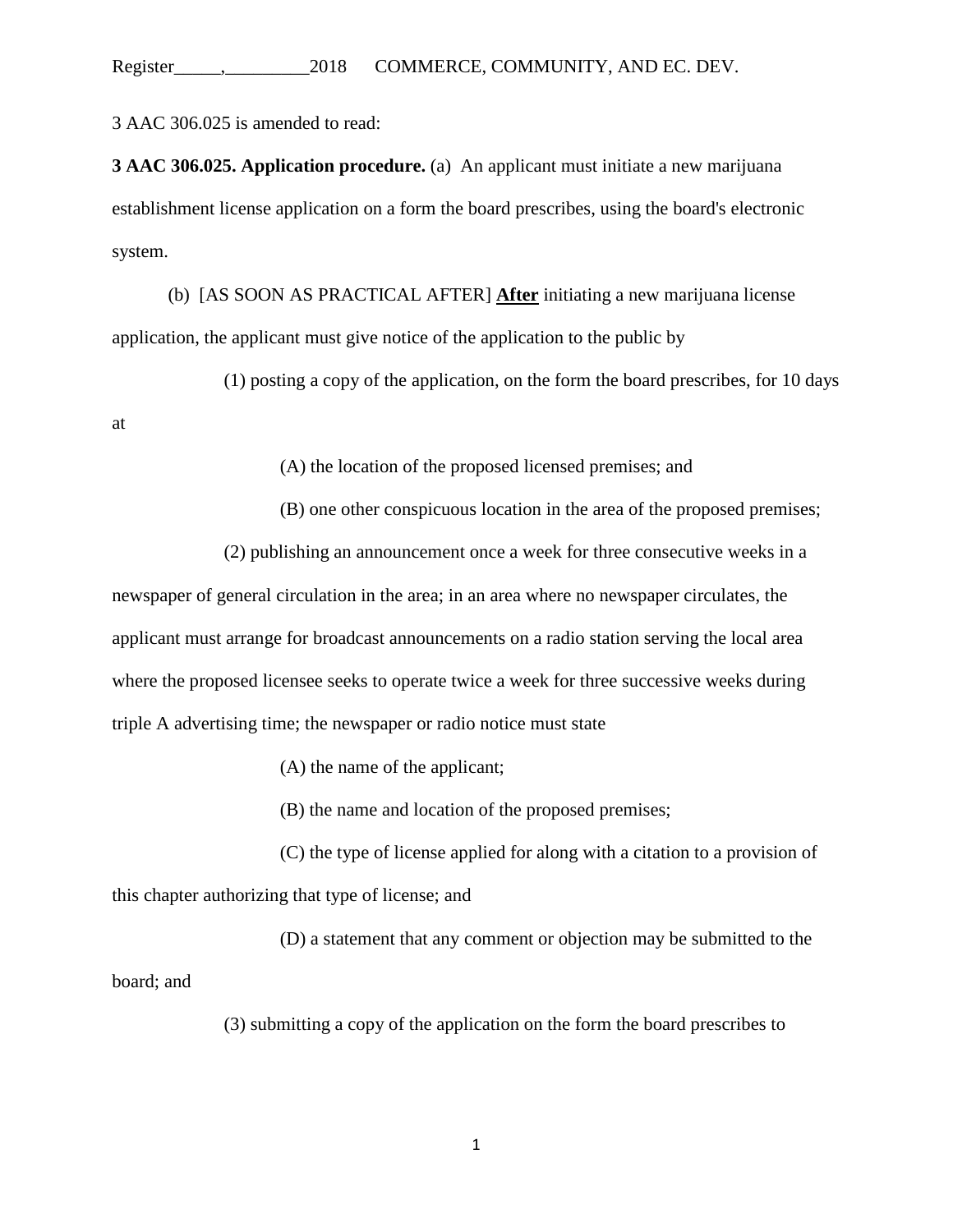## Register\_\_\_\_\_,\_\_\_\_\_\_\_\_\_2018 COMMERCE, COMMUNITY, AND EC. DEV.

(A) each local government with jurisdiction over the licensed premises;

and

(B) any community council in the area of the proposed licensed premises.

(c) After the applicant completes the notice requirements in (b) of this section and submits each remaining application requirement listed in 3 AAC 306.020, the applicant must pay the application and **license**[LICENSING] fees set out in 3 AAC 306.100. **The notice requirements in (b) of this section must be given within the 90 days preceding the submittal of all application requirements listed in 3 AAC 306.020 and the application and license fee.** [THE APPLICANT MUST THEN USE THE BOARD'S ELECTRONIC SYSTEM TO INFORM THE BOARD THAT THE APPLICANT HAS SUBMITTED A COMPLETE APPLICATION.]

(d) When the director receives an application for a marijuana establishment license, the director shall determine if the application is complete. Any application for a marijuana establishment license that the director receives without the application **and license** fee is incomplete. If the director determines the application is complete, the director shall immediately give written notice to;

(1) the applicant;

(2) each local government with jurisdiction over the applicant's proposed licensed premises;

(3) the community council if the proposed licensed premises are located within the boundary of a community council established by municipal charter or ordinance; and

(4) any nonprofit community organization that has requested notification in writing.

2